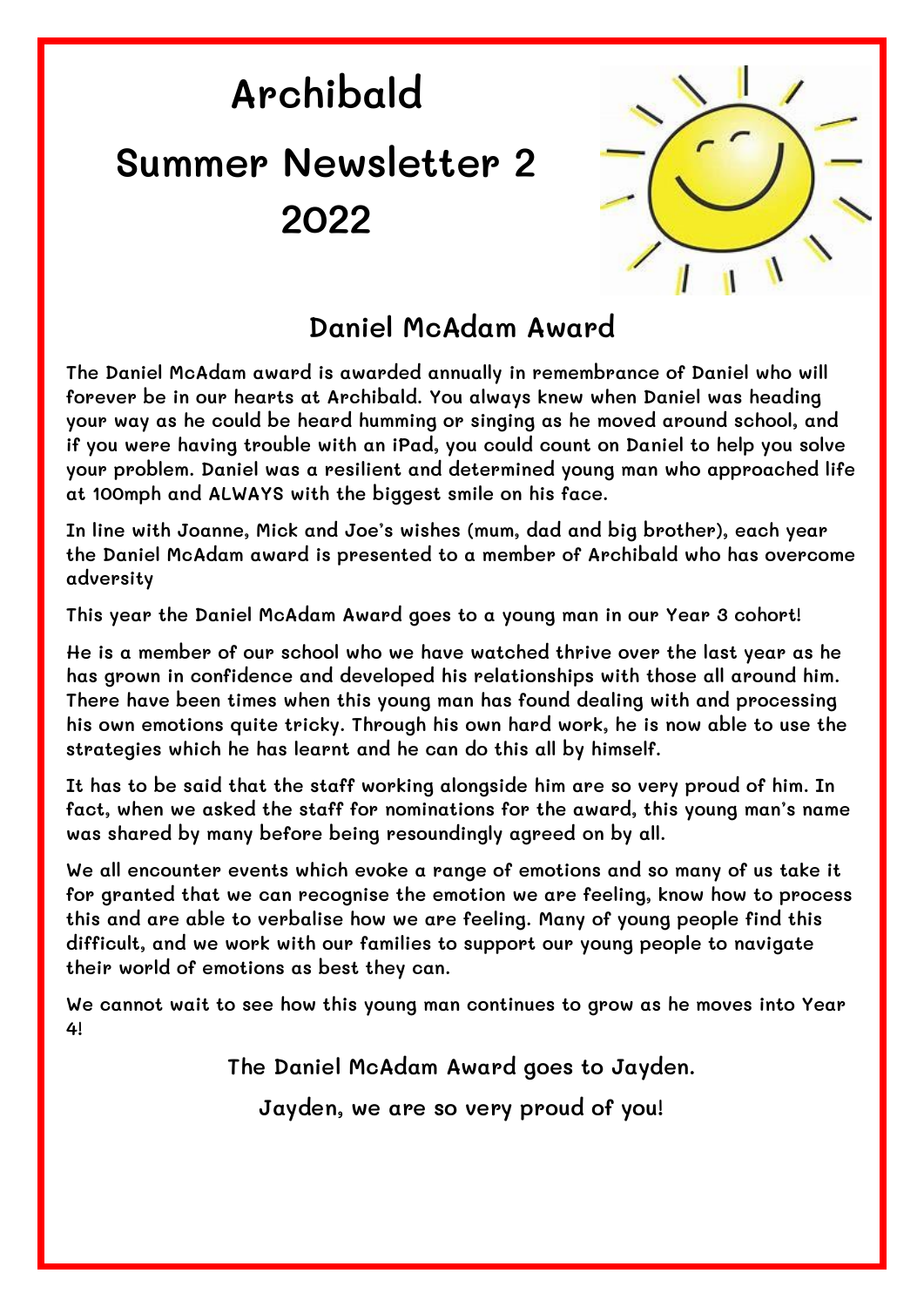## **Busy Times Ahead…**

#### **June 2022**

**20 Class 3 Informal Parents' Afternoon 2-3pm (1 parent, no siblings) 21 Class 4 Informal Parents' Afternoon 2-3pm (1 parent, no siblings) 22 Year 1 visit to All Saints Church 22 Class 5 Informal Parents' Afternoon 2-3pm (1 parent, no siblings) 23 Class 6 Informal Parents' Afternoon 2-3pm (1 parent, no siblings) 24 Non School Uniform day in exchange for donations for the summer fayre 24 PTFA ice lolly sale 3.15pm 28 Year 2 to the Aquarium**

**29 Reception to Year 4 Beach Trip**

#### **July 2022**

**02 Summer Fair 12-2pm 04 Year 1 Sports Day 1.30pm 04 Class 2 Assembly 04 Year 4 Pizza Outing 05 Class 1 Assembly 06 Year 4 transition visit 06 In school transition and new starter visits 07 Year 4 transition visit 07 In school transition and new starter visits**



**08 Year 2 Sports Day 1.30pm 11 Year 4 Sports Day 1.30pm**

**12 Year 4 Leaver's Assembly 9.30am 12 Year 4 End of Year Reports out 13 Nursery 1 Sports day am**

**13 Year 3 Sports Day 1.30pm 13 Class 9 residential visit to Hawkhirst 13 Nursery Reports out 14 Reception Sports Day 1.30pm 15 Reception to Year 3 Reports out 18 Health and Wellbeing Week**











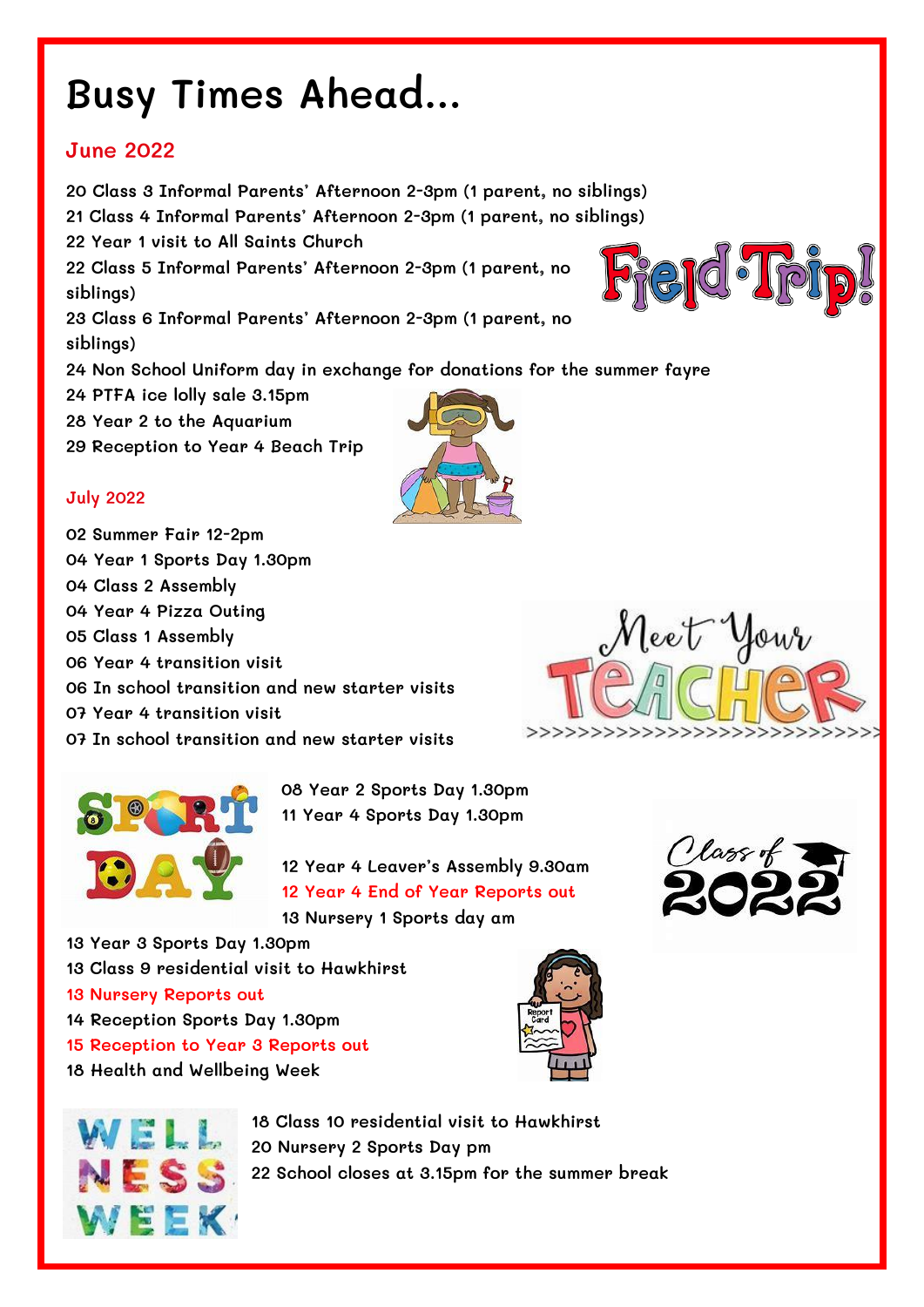## **School Lunches Update**



**Children in years 2 to 4 currently choose their school lunch each morning. There are daily choices of between 3-5 meals with the menus available for you to see via the school website.**

**School Catering - [Archibald First School](https://www.archibaldfirstschool.co.uk/parents-information/school-catering/)**

**From Monday 27th June, Year 1 children will begin to choose their meal from the menu too. The children will select their meal and then be given either a coloured band or sticker to wear at lunchtime which they will show the kitchen staff when approaching the hatch. Our staff will be there to support the children as they get use to this new system.**

**From September 2022, children in Years 1-4 will be able to choose their lunch using the band system. Nursery and Reception children will continue be served the chosen meal.**

**Menus for September 2022 have been added to the website - these will be confirmed during the holidays.**

### **School Office**

**If you have had any changes in phone numbers, home address or update of medical/allergies, please let us know asap as it is vital we have the most up to date information.**



## **Wedding Bells…**



**Mr Nettleship is getting married at the start of the summer holidays. We hope that the day is one to remember for both Mr Nettleship and Mrs Nettleship to be.**

**Hopefully we will have a lovely picture to share with you in the new school year.**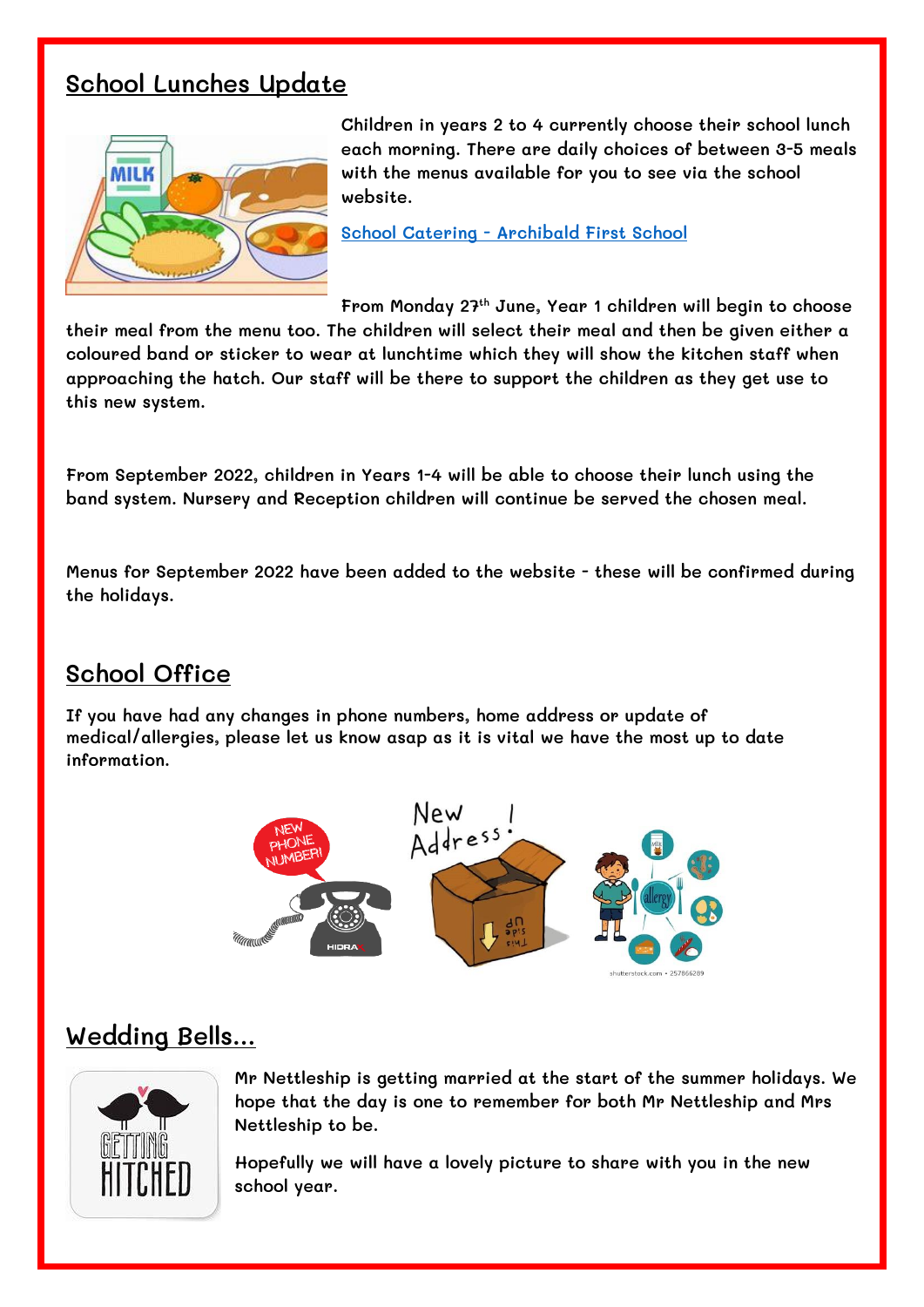# Let's Get Planting!

We are having a Sunflower & Pumpkin Growing Competition!



Tweet us your home grown sunflowers & pumpkins @ArchibaldFirst using the hashtags #AFSSunflowers & #AFSPumpkinPatch - we can't wait to see the final results!

We will have prizes for the tallest sunflower w/c 18th July 2022! In Autumn 2022, we will celebrate the biggest pumpkin, and we will host a pumpkin carving competition!

Happy Growing!

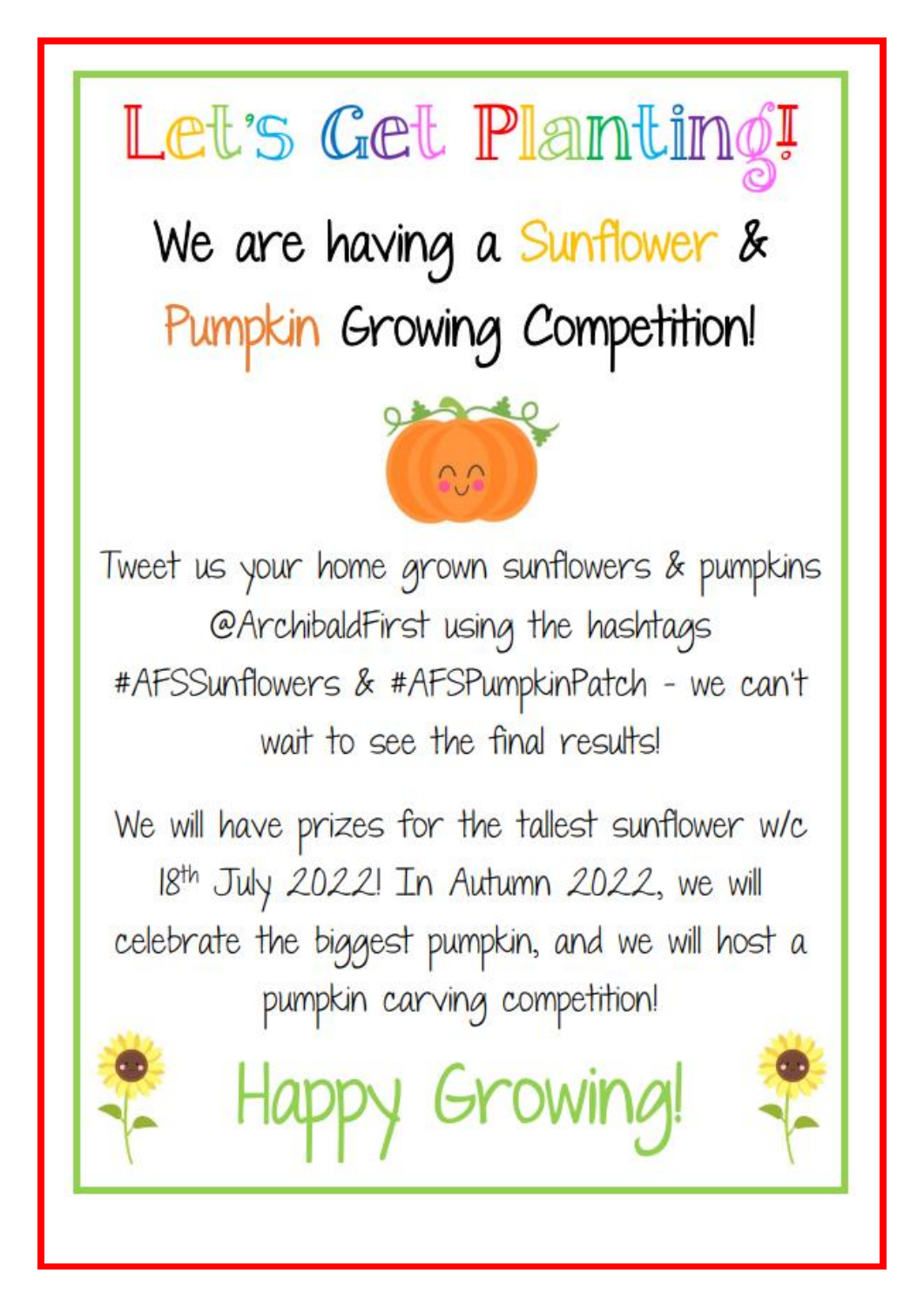## **Polite Reminders**

**Car Park**

**The car park entrance is NOT to be used by anyone at school with the exception of school staff at any time.**

**All children and all parents/carers are to enter and leave school via the two gates at the front of school entering from/exiting onto Archibald Street.**

**This is not limited to school hours. It applies for breakfast clubs and after school clubs/childcare.**



#### **School Equipment**

**Please do not allow your children to climb up and down the goal posts; climb on/off the school seats or play with the Early Years equipment at the start or end of the school day.**

**Emails**



**To contact the school staff, please email [office@archibaldfirstschool.co.uk.](mailto:office@archibaldfirstschool.co.uk)** 

**The front office team will forward on any messages and the staff will get back in touch as soon as they can around their teaching commitments. Any urgent messages will be passed on once received.** 

**Travelling to and from School**

**School continues to promote an active start and end to the school day with an emphasis on walking, scooting or cycling to and from school.**

**If you have no alternative but to bring a car for the school drop off, please park away from Archibald Street and walk the last part of the journey.**

**An active start/end supports the children's health, focus for their learning and is in keeping with our eco focus on reducing pollution around our school.**



## **Thank you**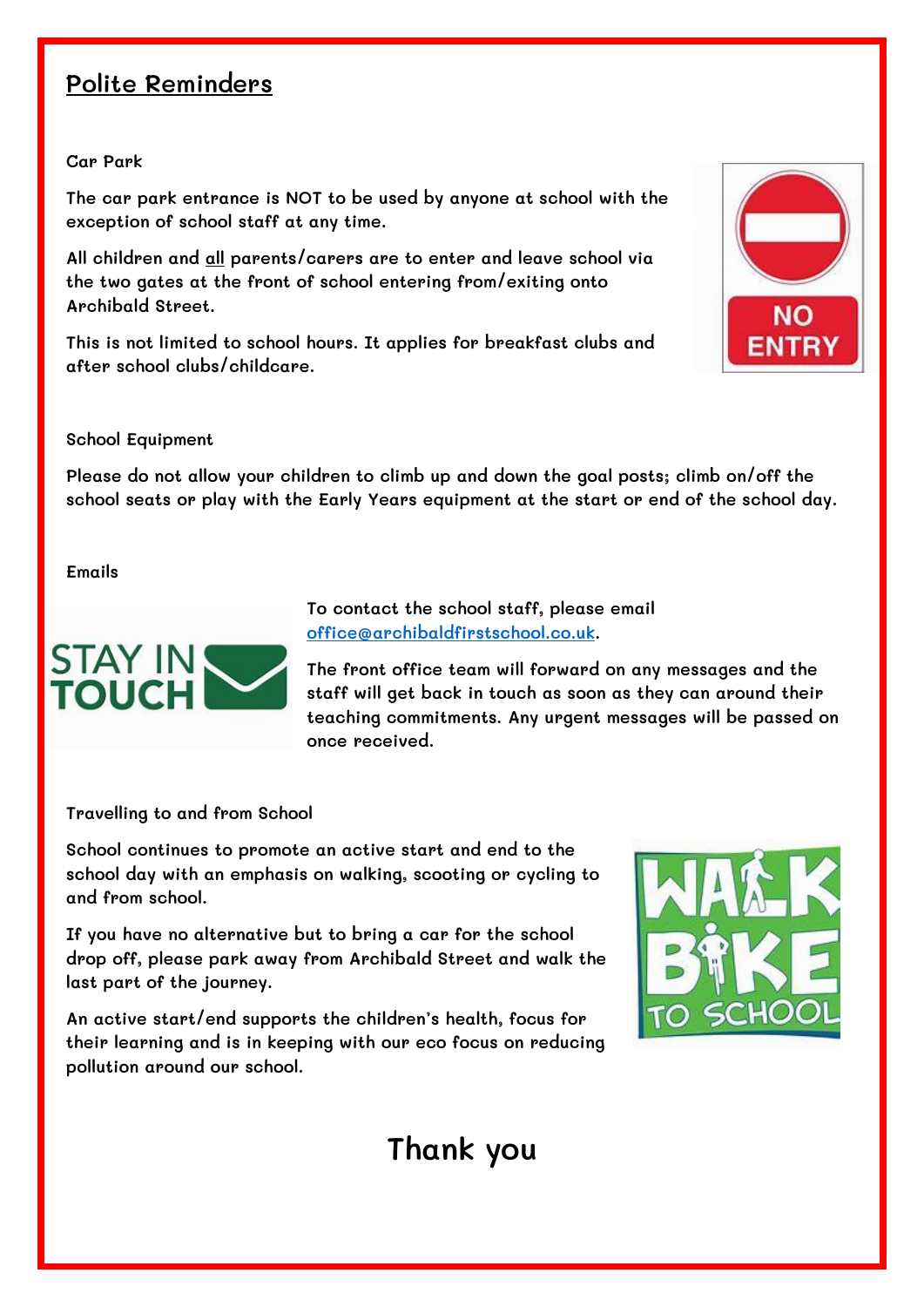## **Safeguarding**

## **Keeping** children safe is everyone's responsibility

**Mrs Turner is our Designated Safeguarding Leader with Mrs Mullick, Mrs Graham, Mrs Nelson and Mrs Ward our Deputy Designated Safeguarding Leaders.** 

**If you have concerns about a child, please contact one of us.** 

**If it is an emergency and a child is in immediate danger, please call the police.** 

**Members of the public can also report concerns to Children's Social Care directly. If you have a concern about a child please contact one of the following:** 

**• Initial Response Service – 0191 277 2500** 

- **Northumbria Police – 101 (in an emergency always dial 999)**
- **NSPCC Helpline – 0808 800 5000**

**There is also a secure online referral form available for you to explain your concern, if you are a member of the public.<https://nccportal.newcastle.gov.uk/forms/referral/public>**











## **School Updates**

## **Classes 5 & 6**

**The year 2 classes are being transformed over the holidays. A new coat of paint, carpet and wet flooring will be complemented with an interactive TV screen, new tables and chairs.**

#### **Nursery**

**The indoor nursery area will have a make over during the summer with changes to furniture, cloakrooms and walls.**

### **Year 1 cloakrooms**

**The year 1 cloakrooms will be enhanced with new pegs and the space redesigned to create a working space for group work. It will reflect the reception cloakroom which was updated at Easter.**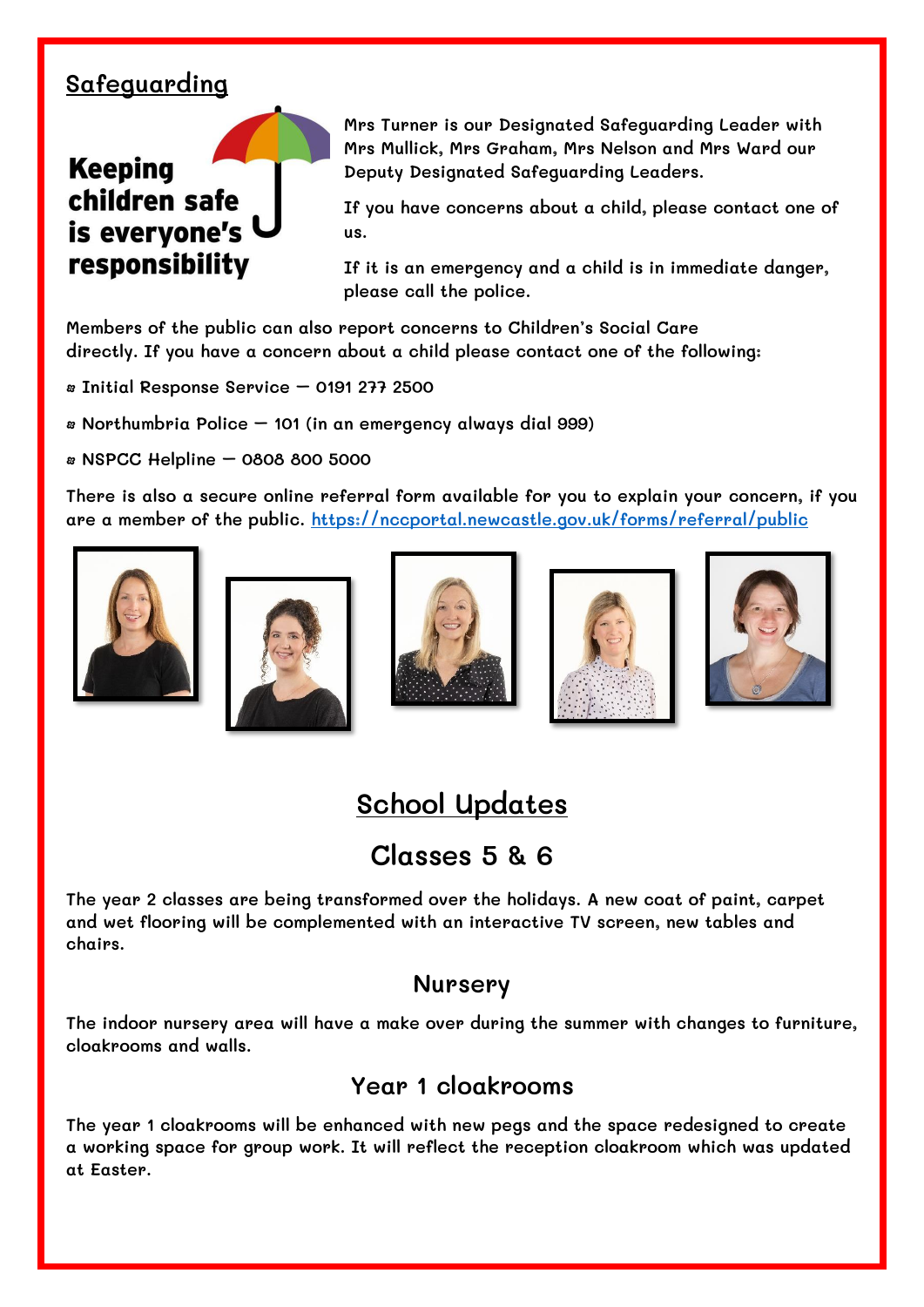

Hi.

We are getting really excited about the school summer fayre! It's on Saturday 2 July, 12-2pm, in the school playground.

... but we need your help!

We are inviting all children to come to school in non-uniform on Friday 24 June in exchange for bringing whatever you can spare to help with the summer fayre.

We would love your donations of:

- Chocolate bars / small boxes of chocolates
- Unused, unopened gifts / toiletries / toys / games
- Pre-loved books and soft toys
- . Any kind of bottle for the infamous bottle hoopla!

Please leave your donations on the morning of Friday 24 June in the gazebo. Your generosity will help to ensure the success of the Fayre and we are grateful for anything that you can donate.

Money raised at the event will be used to support activities for the children, as well as continuing to enhance the outdoor area at the school to make the yard greener and create a more natural play environment

Thank you in advance for your generosity.

Best wishes.

Anna, Becca and Lizzie **Archibald First School PTFA** 

archibaldchair@yahoo.co.uk

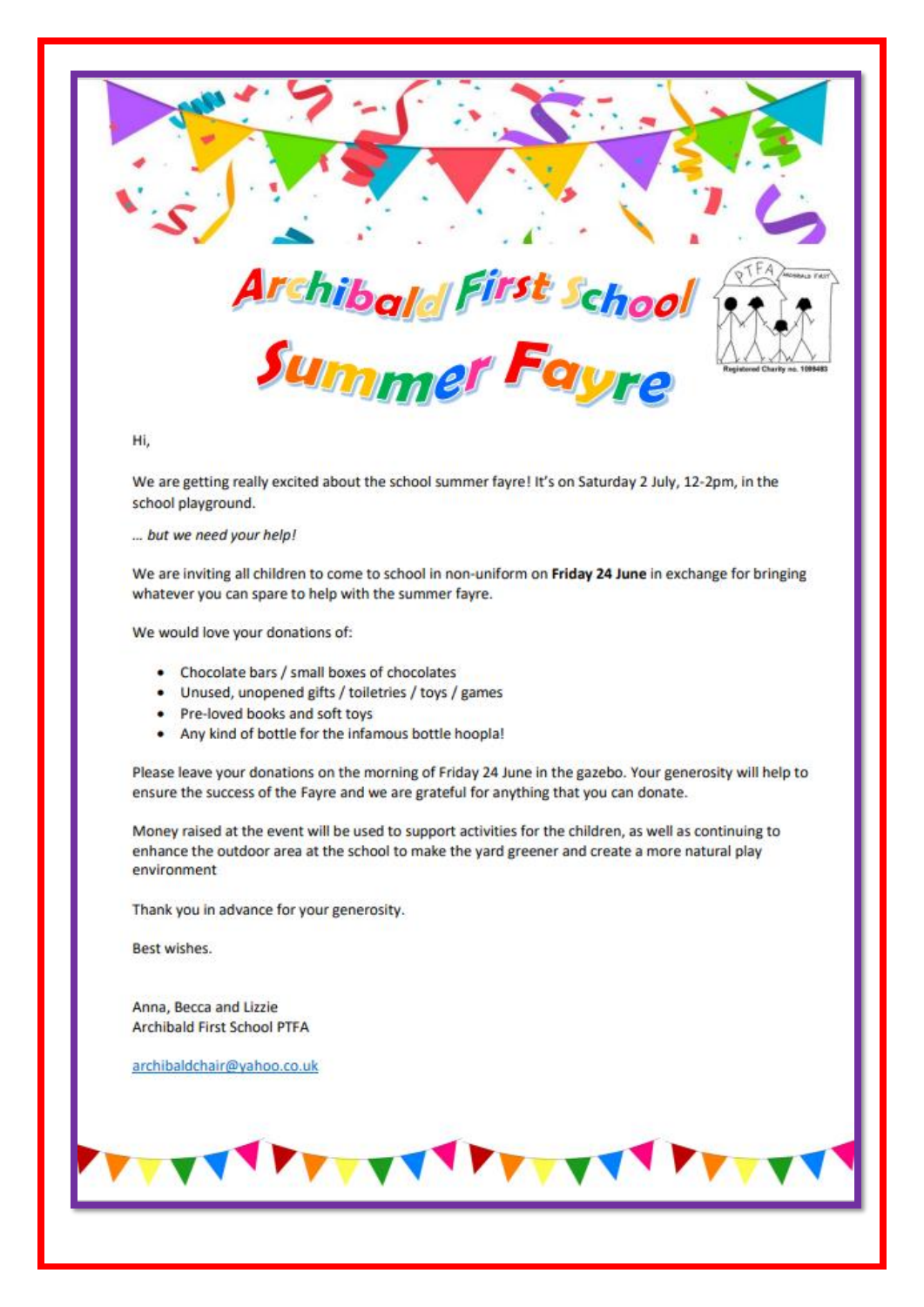## **Pupil Premium and Free School Meals**

- **Does your child qualify for Free School Meals? Click [here](https://www.gov.uk/apply-free-school-meals/newcastle-upon-tyne) to check eligibility.**
- **Do you work in the armed forces?**
- **Has your child been adopted, or are they classed as Looked After/Post Looked After?**

**If the answer is yes to any of the above, and you inform us, we will receive extra funding called 'Pupil Premium'. We use this extra money to improve the educational provision and resources for your children. All information disclosed is completely confidential. Please ask at the office for more information. Whilst all children in Reception, Year 1 and Year 2 do get a free school meal, this is the Universal Infant Free School Meal scheme and is DIFFERENT to the above. It is really important that you do let us know and complete the relevant forms to ensure that the additional funding available is released to the school and can be used to support the children.**

## **Ice Lolly Sales**

**The PTFA will be selling ice lollies at 50p every Friday from the wooden gazebo!**



## **Photograph and Communication Permissions**

**All our families have identified how your children's images can be used:**

- **Displays**
- **Newsletters**
- **Publications**
- **Archibald Website**
- **Archibald and GST Twitter**
- **GST Publications**
- **GST Website**
- **External Agencies**

**Please remember you can change your permissions at any time by completing a new form at the school office and informing us in writing. If you would like to check the permissions you originally gave, please contact the school office.**

**This also applies to the school sending text messages and emails as a form of communication. However, please remember that by declining to receive texts or emails information must be obtained via the website after an initial paper letter has been sent. No reminders will be sent in paper form.**